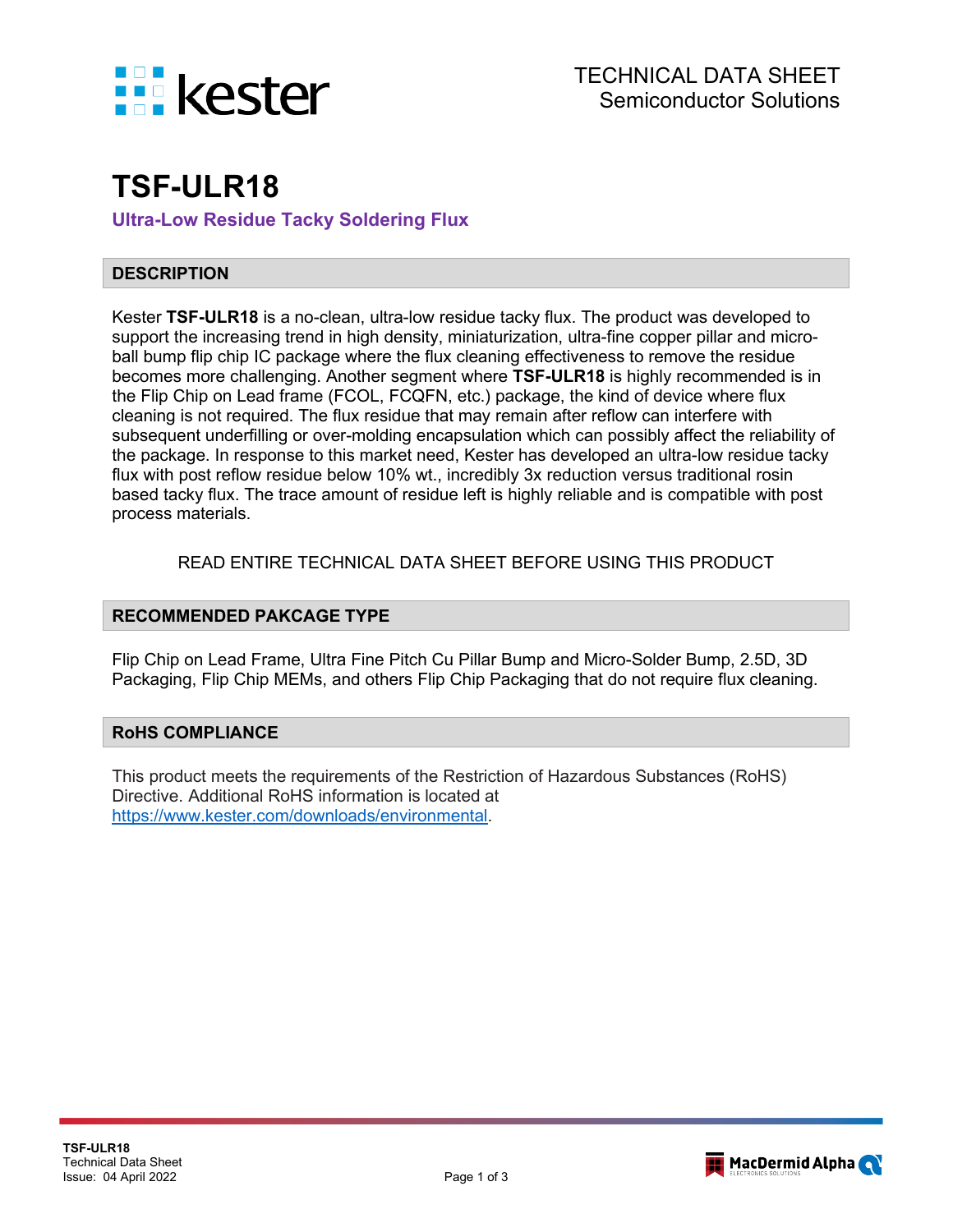

#### **RECOMMENDED REFLOW PROFILE**

The typical convection reflow profile for TSF-ULR18 use for various lead-free alloys such as Sn96.5Ag3.5, Sn99.3Cu0.7, SnAg1.8, Sn100 and other various SnAgCu alloys is shown here. This profile is simply a guideline. TSF-ULR18 was engineered to be versatile and robust for customer reflow process. The optimal profile varies depending on device, component design, fixture, package design and device defect challenges. Please contact Kester Technical Support if you need additional profiling advice.



# **TECHNICAL DATA**

| <b>Attributes</b>                          | <b>Description &amp; Typical Values</b>                            |  |
|--------------------------------------------|--------------------------------------------------------------------|--|
| <b>Product Classification</b>              | No-Clean Tacky Flux                                                |  |
| <b>Halogen Classification</b>              | Halogen-Free                                                       |  |
| Halide Content                             | None                                                               |  |
| Application                                | Dipping / Printing                                                 |  |
| Viscosity (Typical)                        | 350 to 500 Poise                                                   |  |
| Tackiness (Typical)                        | 140 to 160 gram                                                    |  |
| Acid # (Typical)                           | 20 to 50 mg KOH/gram                                               |  |
| Residue post Reflow                        | Below 10% wt                                                       |  |
| <b>Alloy Compatibility</b>                 | Lead-free alloys such as SnAg, SnCu, Sn,<br>SnAgCu, SnAgBi, others |  |
| <b>Surface Metallization Compatibility</b> | Cu, Cu-OSP, Immersion finishes and ENIG,<br>PPF/Au, SAC305         |  |